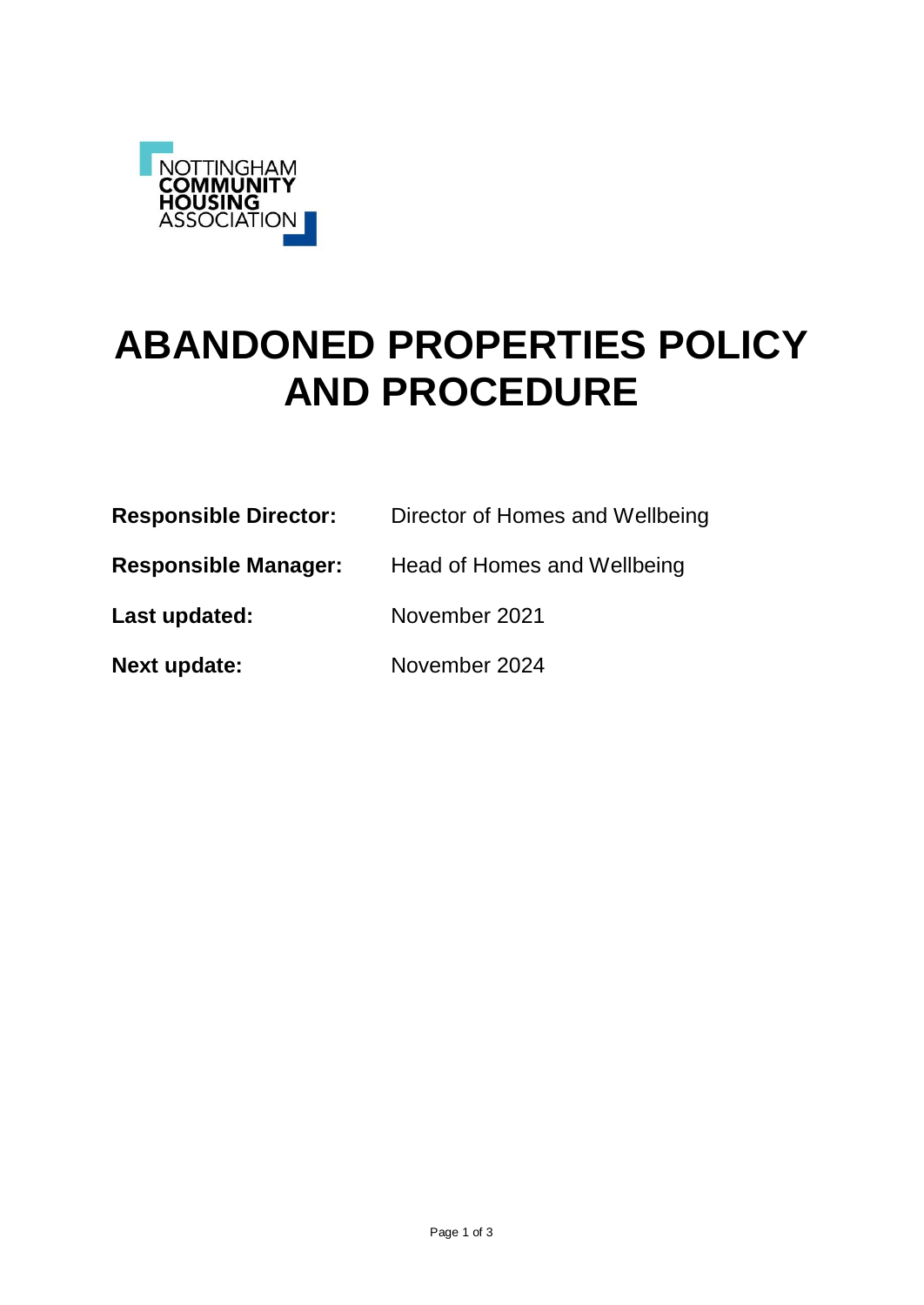## **1. Introduction**

- 1.1 It is the policy of NCHA to minimise the number of empty properties and the length of time that properties stand empty.
- 1.2 In line with 1.1, it is the policy of NCHA to have an efficient procedure for dealing with properties which appear to be abandoned. This procedure must also comply with legal requirements for the protection of customers from eviction.

## **2. Aims**

- 2.1 This Policy aims to:
	- Ensure that NCHA responds promptly to all reports of abandoned properties.
	- Ensure that Estate Services carry out checks in order to confirm and recover all property has been abandoned.
	- Reduce the risk associated with the management of abandoned properties.

## **3. Abandonment**

- 3.1 NCHA will investigate and take action upon any information that a property has been abandoned and is no-longer occupied by the customer. For purposes of clarity a property is only abandoned where the customer does not intend to return.
- 3.2 Where the customer is not occupying the property as their main or only home then enforcement action may still be taken to recover the property.
- 3.2 We will arrange to secure any suspected abandoned property, where required. In circumstances where we believe that the property is unsecure or that the situation poses an immediate threat to health and safety we shall enter the property without notice.

#### **4. Investigation**

4.1 NCHA will investigate all cases where there is legitimate reason to believe that a property is no-longer occupied and will make checks before taking action to repossess the property.

#### **5. Repossession**

5.1 We will seek to repossess the property and will serve notice to terminate the tenancy. If the customer makes contact during the notice period and advises that they are occupying the property, we will conduct a Tenancy Audit to confirm their lawful occupation.